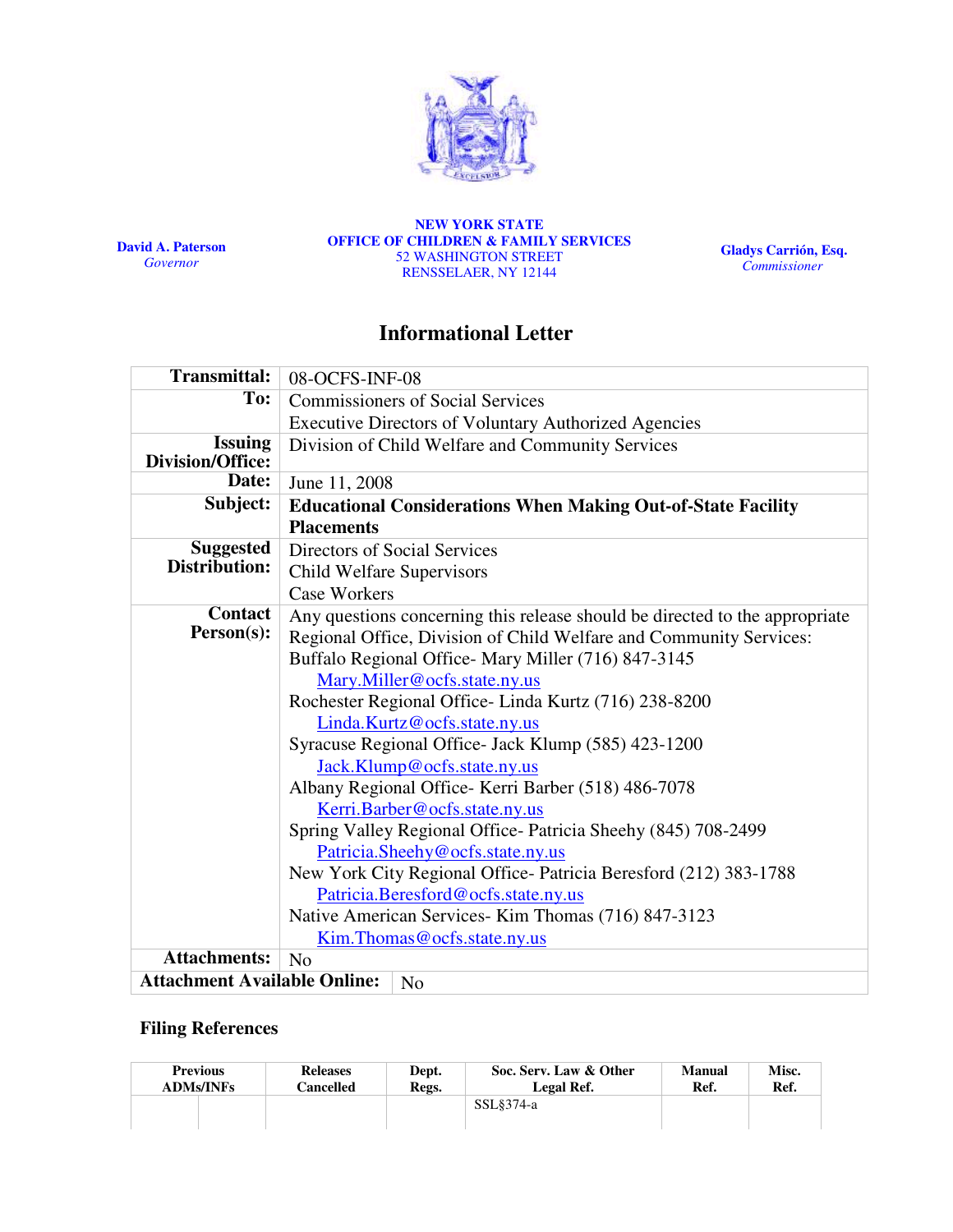#### I. Purpose

The purpose of this Informational Letter (INF) is to provide social services districts and applicable voluntary foster care agencies with a set of recommended questions pertaining to education when making out-of-state facility placements. The State Education Department (SED) is statutorily required to approve private out-of-state schools that serve children with disabilities referred for placements by local school district committees on special education (CSEs). A registry of these approved schools is available at www.vesid.nysed.gov/sedcar/schoollsts/outofstate.htm. This list does not cover the education programs of some out-of-state residential foster care or mental health facilities. Ideally, SED, local school districts or their CSEs would be available to assist social services districts in the process of evaluating the quality of the educational programs of such out-of-state facilities. However, such assistance is often limited. To help address this issue, the Office of Children and Family Services (OCFS) has worked collaboratively with SED to obtain a list of questions that can be used as an assessment tool when determining if the educational needs of children will likely be met in a facility licensed by another state.

### II. Background

New York State (NYS) provides a broad array of residential services to children and families. However, some children have complex needs that may require placements in programs located outside New York when the necessary resources are not available within the state. In 2007, approximately 66 foster children were placed in out-of-state facilities by social services districts. These referrals for placement are made through the Interstate Compact on the Placement of Children (ICPC). Each out-of-state placement must be approved by the ICPC in the receiving state, i.e. the state where the facility is located. While the receiving state approves the placement based on a best interest test, as reflected in 08-LCM-01, the placing social services district needs to obtain a copy of the facility's license. In addition, the approval process by the receiving state does not include an individualized assessment of the compatibility of the facilities' programs with NYS foster care or education requirements or the individual needs of the referred child. The social services district is responsible for determining whether the placement is appropriate to meet the individual child's programmatic and educational needs.

Some children may stay in out-of-state facilities for a quite a while depending on their specific service needs. Upon discharge from the facilities, these children usually return to their home social services and school districts of origin in New York. Under SED regulations, it is within the discretion of the principal of the local school that such a child is seeking to enter to determine which credits earned at an out-of-state facility meet comparable NYS standards and will be accepted. It has been reported that in some cases, when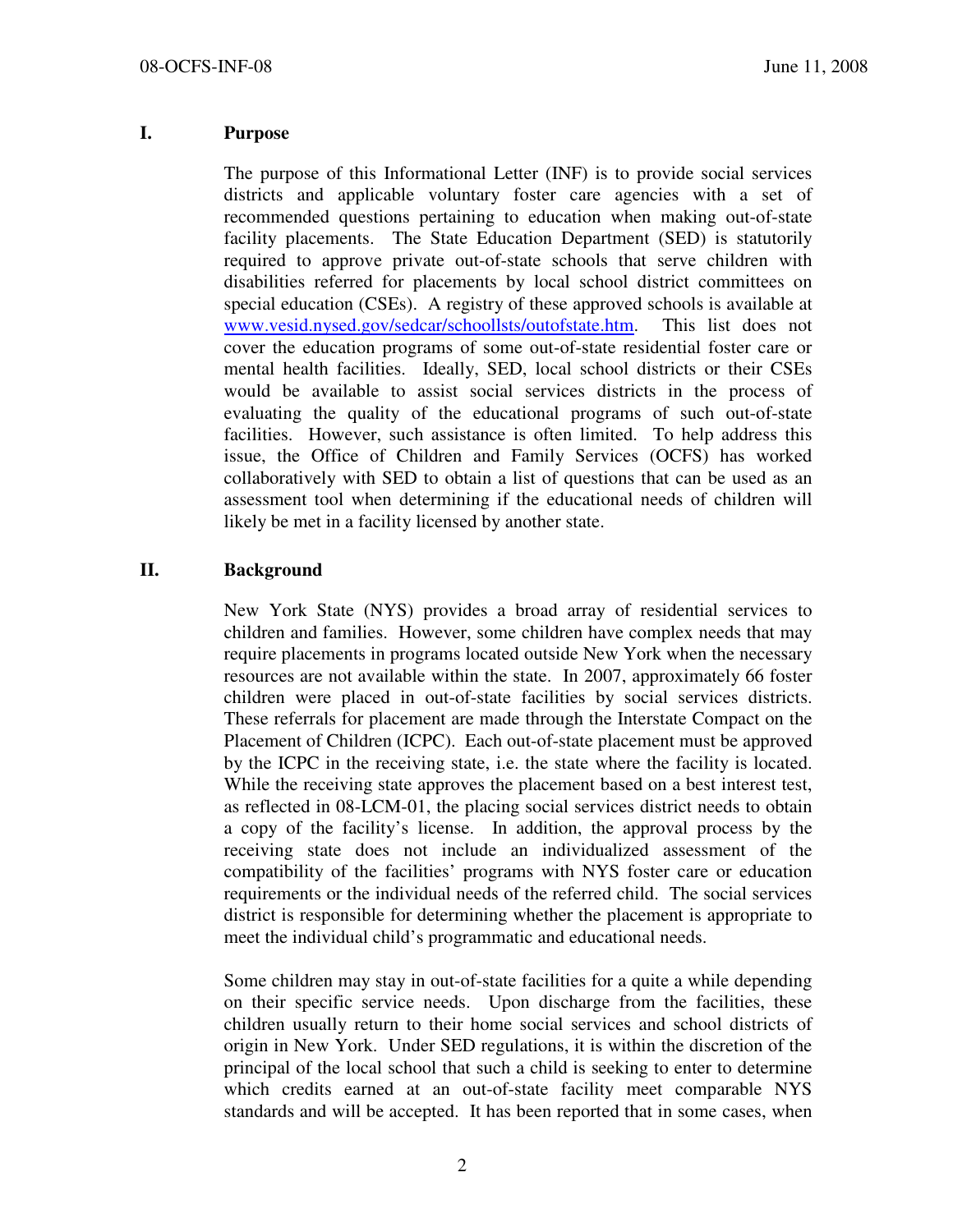a child has returned to his or her home school district, the principal of the local school has determined that there were some educational deficits at the out-of-state facility that resulted in the child losing credits and having to redo a significant amount of work to catch up to grade level. These difficulties may have resulted from the out-of-state facility's educational program not complying with NYS standards in meeting the child's educational needs. In an attempt to reduce the cases where this occurs, OCFS asked SED to compile a list of education-related questions that social services district caseworkers could ask out-of-state facilities being considered as placement resources for a NYS child.

#### III. Program Implications

Before a decision is made to place a child in a facility that is licensed by another state, it is suggested that the social services district inquire about the facility's ability to provide educational services that are comparable to NYS standards. To assist caseworkers in this assessment, following is a list of questions, based on suggestions by SED, that may be discussed with a prospective out-of-state agency/facility:

1. What is your intake process for determining a student's current educational status (earned credit, courses taken, assessments completed, etc.)? Are you aware of the NYS Learning Standards and 8 NYCRR Part 100 (general education) course requirements? How does your program meet these standards and course requirements?

2. Do you offer  $5\frac{1}{2}$  hours of instruction at the secondary level (grades  $7-12$ ) and 5 hours at the elementary level?

3. What are the diploma opportunities for students placed at your agency? Can NYS students earn a state or Individual Education Plan (IEP) diploma from your state?

4. Does your program provide a way for NYS students to take the required NY State assessments, including Regents examinations if the student is pursuing a NYS diploma?

5. How do students complete all necessary coursework in order to be granted credits by their NYS school district? Are all of the credits your facility grants ordinarily accepted by NYS local public schools when the children return to NYS? If not, what types of credits were denied and what were some of the issues that have precluded the credits from being accepted?

6. What are your procedures for providing information to local school districts of residence on credits students have earned?

7. Are special education teachers and administrators certified?